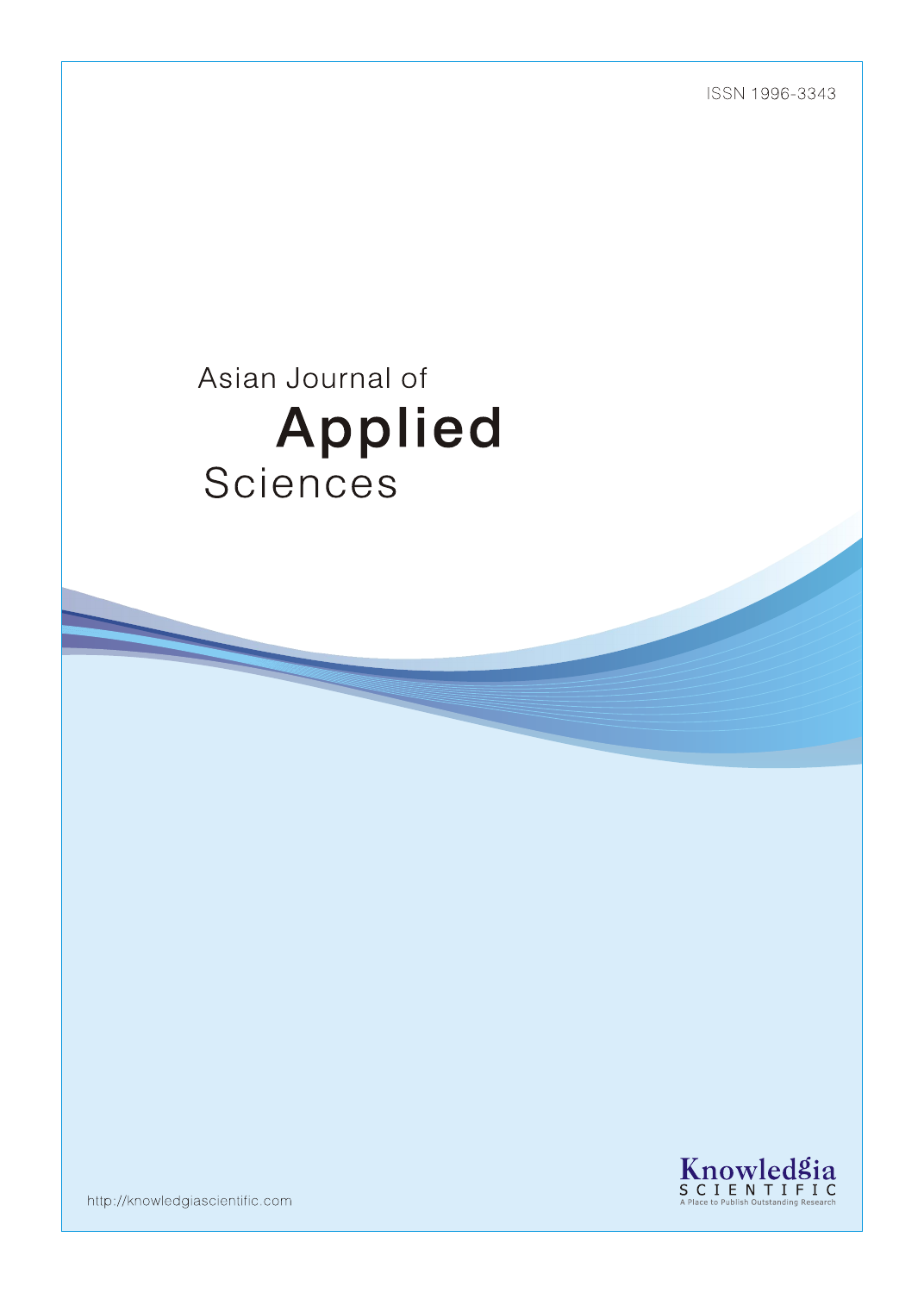#### **OPEN ACCESS Asian Journal of Applied Sciences**

ISSN 1996-3343 DOI: 10.3923/ajaps.2022.6.15



## **Research Article Vermicompost and Blended NPS Fertilizers Effect on Soil Physicochemical Properties and Potato (***Solanum tuberosum* **L.) Tuber Yield**

 $^{\rm 1}$ Alamayo Wagari,  $^{\rm 2}$ Amsalu Gobena and  $^{\rm 1}$ Zerihun Jalata

1 Department of Plant Sciences, Faculty of Agricultural Sciences, Wollega University, Ethiopia 2 Department of Plant Science and Horticulture, College of Agriculture, Hawassa University, Ethiopia

### Abstract

Background and Objective: Improved soil fertility management is an integral part of crop production. Thus, this study was conducted to investigate the effect of integrated vermicompost and blended NPS fertilizer application on soil physicochemical properties and potato tuber yield. **Materials and Methods:** The treatment levels consisted of 4 rates of blended NPS fertilizers (0, 150, 200 and 250 kg NPS ha<sup>–1</sup>) and 4 rates of vermicompost (0, 4, 6 and 8 t ha<sup>-1</sup>) in factorial combination in randomized complete block design with 3 replications. Results: Soil analysis before planting and after harvesting revealed the incorporation of vermicompost and NPS fertilizer increased OC, CEC, available P and K and total N content of the soil. The organic carbon, available P and available K were increased by 8.7, 14.9 and 13.0% over the initial status, respectively. Furthermore, the integrated use of various rates of vermicompost (VC) and low rates of inorganic fertilizer is better than independent use of inorganic fertilizer. The organic carbon, soil pH, available P and K, CEC and exchangeable bases (Na, K, Ca and Mg) increased due to the application of vermicompost. Combined application of 250 kg ha<sup>-1</sup> blended NPS fertilizer and 8 t ha $^{-1}$  vermicompost gave significantly maximum yield for marketable tuber yield (27.4 t ha $^{-1}$ ) and total tuber yield (27.9 t ha $^{-1}$ ). Conclusion: The finding suggests combined use of 250 kg ha<sup>-1</sup> blended NPS fertilizer with 8 t ha<sup>-1</sup> vermicompost increased significantly tuber yield and fertility status of the soil. The regression analysis showed at every increase in levels of both factors, there is a corresponding linear increase in tuber yield.

Key words: Fertility management, soil analysis, soil fertility, tuber yield, regression analysis, vermicompost

Citation: Wagari, A., A. Gobena and Z. Jalata, 2022. Vermicompost and blended NPS fertilizers effect on soil physicochemical properties and potato (Solanum tuberosum L.) tuber yield. Asian J. Applied Sci., 15: 6-15.

Corresponding Author: Zerihun Jalata, Department of Plant Sciences, Faculty of Agricultural Sciences, Wollega University, Ethiopia

Copyright: © 2022 Alamayo Wagari et al. This is an open access article distributed under the terms of the creative commons attribution License, which permits unrestricted use, distribution and reproduction in any medium, provided the original author and source are credited.

Competing Interest: The authors have declared that no competing interest exists.

Data Availability: All relevant data are within the paper and its supporting information files.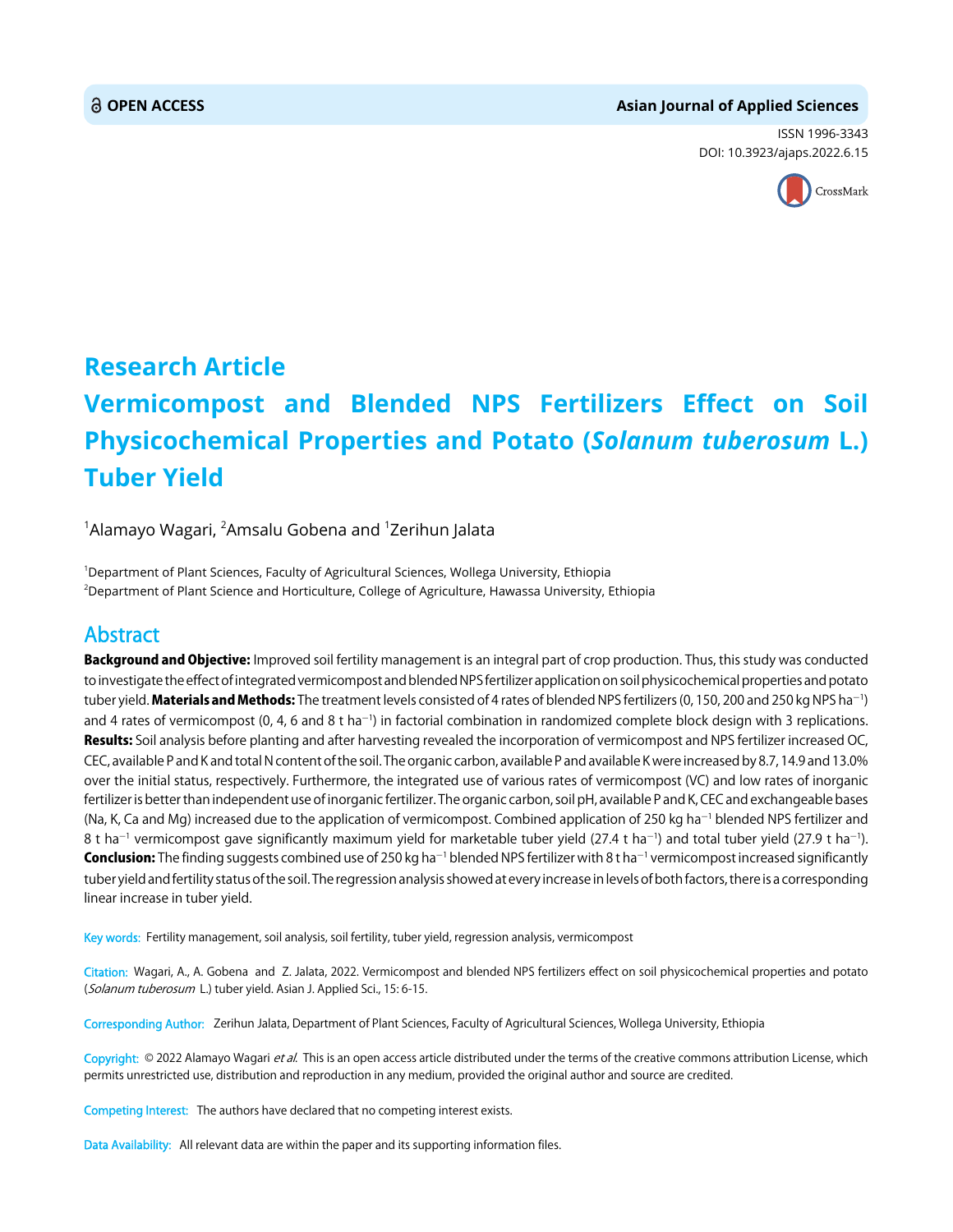#### INTRODUCTION

Potato (Solanum tuberosum L.) is a vital food-security crop and substitute for cereal crop considering its high yield and great nutritive value<sup>1</sup>. In permanent agricultural systems, soil fertility is maintained through applications of manure, other organic materials, inorganic fertilizers, lime and the inclusion of legumes in the cropping systems or a combination of these. Growing crops implies that nutrients (N, P, K, etc.) are removed from the soil through agricultural produce (food, fibre and wood) and crop residues<sup>2</sup>. Understanding of physical and chemical condition of any soil is essential for the proper implementation of different management practices as it affects the soil productivity<sup>3</sup>.

The amount and availability of plant nutrients in the soil, significantly influence plant growth rate, maturity time, size of plant parts and biochemical content of plants and seed capabilities<sup>4</sup>. Based on the national soil database, the EthioSIS soil fertility mapping project in Ethiopia reported that there is deficiencies of K, S, Zn, B and Cu including N and P in Ethiopian soils and hence recommended customized and balanced fertilizers (EthioSIS, 2013)<sup>5</sup>. In Ethiopia, a report indicated that potato productivity has been limited partly due to soil fertility which plays a major role in influencing the growth and production performance of potato<sup>6</sup>. Besides, the increase in the cost of mineral fertilizers, coupled with related ecological concerns has changed agricultural practice using mineral fertilizer to integrated nutrient management strategy using the combinations of both mineral fertilizer and vermicompost nutrient sources<sup>7</sup>.

Vermicomposting is a bio oxidative process that involves earthworms and associated microbes. This biological organic waste decomposition process yields the biofertilizer namely the vermicompost. Vermicompost is a finely divided, peat-like material with high porosity, good aeration, drainage, waterholding capacity, microbial activity, excellent nutrient status and buffering capacity thereby resulting in the required physiochemical characters congenial for soil fertility and plant growth<sup>8</sup>. The use of organic manure with the combination of chemical fertilizers helps in improving physic-chemical properties of the soil, improves the efficient utilization of applied fertilizers resulted in higher seed yield and quality, provide the conducive environmental condition for microorganisms and soil structural properties<sup>9</sup> and the integrated vermicompost and inorganic fertilizers were used to maintain soil fertility for sustainable production of soybeans<sup>10</sup>. Integrated application of organic and inorganic fertilizers improves the productivity of crops as well as the fertility status of the soil<sup>11</sup>.

However, for future potential applicability of integrated fertility management, specifically the combined use of NPS fertilizer and vermicompost and about its effects on soil physical and chemical properties of soil fertility and potato yield performance. Because of this, the present study was initiated to investigate the effect of the rate of vermicompost and blended NPS fertilizer on soil physical and chemical properties as well as potato tuber yield.

#### MATERIALS AND METHODS

Description of the study area: The experiment was conducted at Gitilo Dale area, Horo Guduru Wollega Zone, Western, Ethiopia during the 2019 cropping season. The experimental site is located at 09°32'299"N-037°03'911"E and an altitude of 2795 m above sea level (m.a.s.l) and receives an annual rainfall of 1650-1780 mm, especially in July and August being the peak rainy months. The average temperature of the area is 22 $\degree$ C and the pH of the area was 4.8<sup>12</sup>.

**Experimental materials:** An improved potato variety known as ʻGudanie' (accession No. CIP-386423.13) which was released in 2006 by Holeta Agricultural Research, Ethiopia Centre (HARC) was used as planting material. The variety was selected based on its high yield, wider adaptation and moderate resistance to late blight in the highlands of Horo Guduru Wollega Zone than other varieties. Blended NPS was used as a source of (19% N, 38%  $P_2O_5$  and 7% S) and taken from Horo Buluk farmers union and vermicompost (27 kg t<sup>-1</sup> N, 17.5 kg t<sup>-1</sup> P<sub>2</sub>O<sub>5</sub> and 17.5 kg t<sup>-1</sup> K) was used. Vermicompost worm species name Aesinia fetida and obtained from Gudar Lime Factory (Oromia Agricultural and Natural Resource Bureau 2011 unpublished).

**Experimental design and treatments:** The experiment was laid out as a Randomized Complete Block Design (RCBD) in a 4×4 factorial arrangement and replicated 3 times per treatment. Each factor consists of 4 levels of vermicompost and 4 levels of NPS fertilizers treatments. The levels were 0, 4, 6 and 8 t ha<sup>-1</sup> vermicompost and 0, 150, 200 and 250 kg ha<sup>-1</sup> NPS (Nitrogen, Phosphorus and Sulfur). Hence, there were 16 treatments combinations in Table 1. Each treatment was applied to a plot with a gross area of 8.75  $m<sup>2</sup>$  (with 2.5 m length and 3.75 m width) containing 5 rows, with each row accommodating 8 plants with a total population of 40 plants per plot at the spacing of 0.75 and 0.30 m between rows and plants, respectively. The spacing between plots and adjacent blocks were 1 and 1.5 m, respectively. The full dose of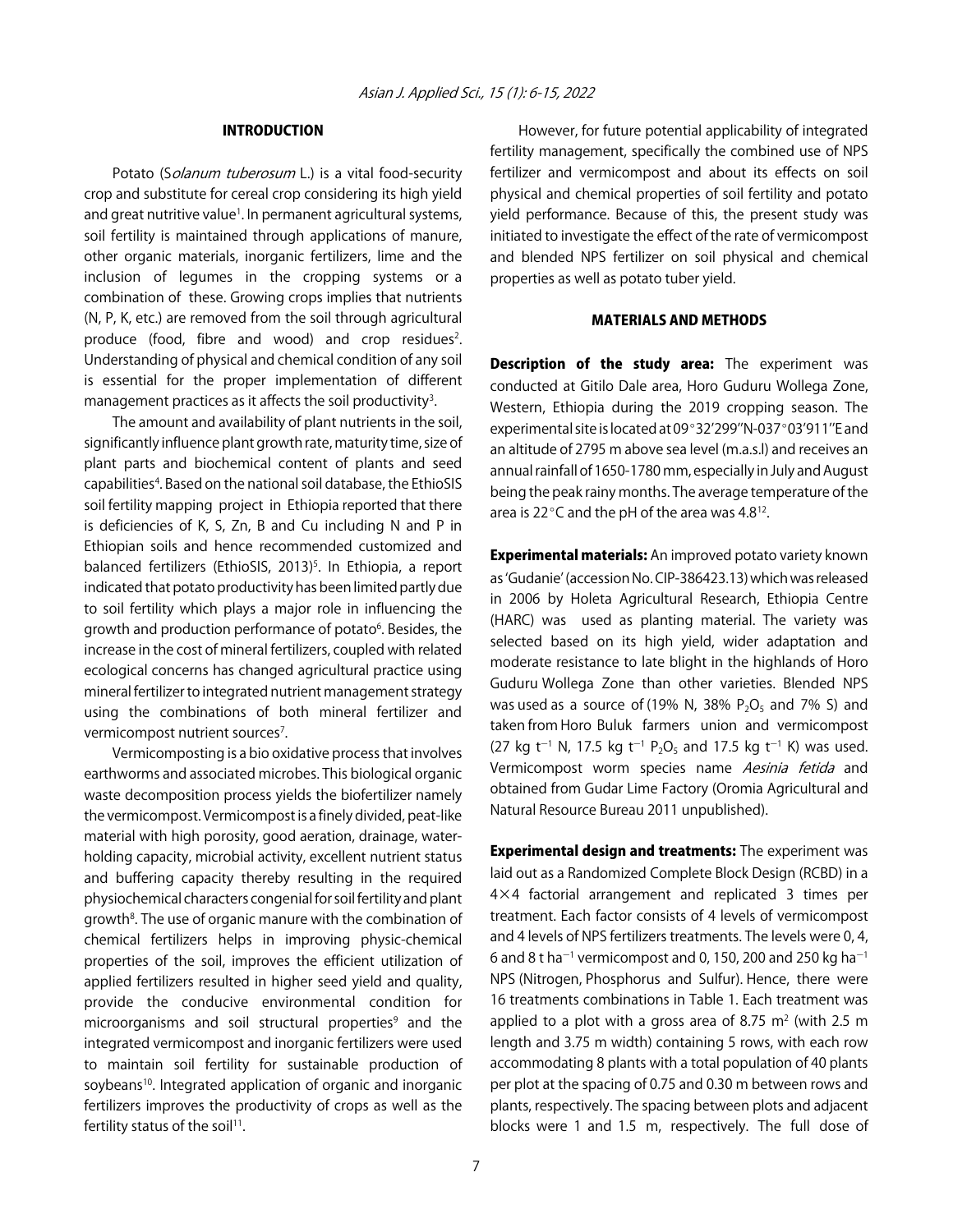|                   | Table 1: Description of treatment combination                                                               |
|-------------------|-------------------------------------------------------------------------------------------------------------|
| <b>Treatments</b> | Description                                                                                                 |
| 1                 | Control (0 fertilizer)                                                                                      |
| $\overline{2}$    | 150 kg ha <sup><math>-1</math></sup> NPS blended fertilizers                                                |
| 3                 | 200 kg ha <sup><math>-1</math></sup> NPS blended fertilizers                                                |
| $\overline{4}$    | 250 kg ha <sup><math>-1</math></sup> NPS blended fertilizers                                                |
| 5                 | $4$ t ha <sup>-1</sup> vermicompost                                                                         |
| 6                 | 4 t ha <sup><math>-1</math></sup> vermicompost+150 kg ha <sup><math>-1</math></sup> NPS blended fertilizers |
| 7                 | 4 t ha <sup><math>-1</math></sup> vermicompost+200 kg ha <sup><math>-1</math></sup> NPS blended fertilizers |
| 8                 | 4 t ha <sup><math>-1</math></sup> vermicompost+250 kg ha <sup><math>-1</math></sup> NPS blended fertilizers |
| 9                 | $6t$ ha <sup>-1</sup> vermicompost                                                                          |
| 10                | 6 t ha <sup><math>-1</math></sup> vermicompost+150 kg ha <sup><math>-1</math></sup> NPS blended fertilizers |
| 11                | 6 t ha <sup><math>-1</math></sup> vermicompost+200 kg ha <sup><math>-1</math></sup> NPS blended fertilizers |
| 12                | 6 t ha <sup>-1</sup> vermicompost+250 kg ha <sup>-1</sup> NPS blended fertilizers                           |
| 13                | 8 t ha <sup>-1</sup> vermicompost                                                                           |
| 14                | 8 t ha <sup>-1</sup> vermicompost+150 kg ha <sup>-1</sup> NPS blended fertilizers                           |
| 15                | 8 t ha <sup>-1</sup> vermicompost+200 kg ha <sup>-1</sup> NPS blended fertilizers                           |
| 16                | 8 t ha <sup>-1</sup> vermicompost+250 kg ha <sup>-1</sup> NPS blended fertilizers                           |

vermicompost and NPS as per treatment were applied as a basal dressing at planting. The experiment was conducted under the rainfed condition from 22 May to 14 September, 2019.

The land was prepared according to the crop requirement as recommended by Holeta Agricultural Research Center. Tubers with a medium size (25-75 g) and well-developed sprouts of each variety were planted at a spacing of 75 cm by between rows 30 cm and a depth of 15 cm. Fungicide (Ridomil MZ 65WP) was sprayed 2 times at the rate of 2.5 kg ha $^{-1}$  at the interval of 7 days using 400-500 L of water ha<sup>-1</sup> to control late blight (Phytophthora infestans) disease. Other recommended cultural practices such as weeding, cultivation and ridging were applied to all plots during the period of the study as recommended. Vermicompost was prepared 14 days before the experiment started. The original raw materials used for preparing the vermicompost were cow dung, chopped dried broad leaves grasses. Following steps were followed for vermicompost preparation:

- The vermicomposting unit was in a cool, moist and under corrugated iron house shady site
- Three days after extraction, the cow dung was mixed with water and chopped dried nontoxic leaves (such as eucalyptus, neem, citrus and like bones etc.) were mixed in the proportion of 3: 1 and kept for partial decomposition for 15-20 days and gets ready in 45-50 days
- A layer of 15-20 cm of chopped dried leaves/grasses was kept as a bedding material at the bottom of the bed
- Beds of partially decomposed material of size 182.88× 60.96×60.96 cm were made
- Each bed was contained 1.5-2.0 g of raw material (cow dung, chopped dried broad leaves grasses) and the number of beds can be increased as per raw material availability and requirement
- Red earthworm (1500-2000 of numbers) which is adult (3-5 month ages, length 0.8-10 cm, weight 0.5-0.6 g) was released on the upper layer of bed and 10 earthworms are required to decompose 1 kg of leaves
- Water was sprinkled using the watering can immediately after the release of worms
- Beds were kept moist (60-70% moisture content) by the sprinkling of water (daily) and by covering with polythene
- The bed was turned once after 30 days for maintaining aeration and for proper decomposition until the compost matured 45-50 days
- Matured and well-decomposed product (vermicompost with no odour, brown or brown-black colour, not compacted or rolled) was used for the experiment

Soil sampling and analysis: The composite surface soil samples (0-20 cm depth) were collected randomly from 10 spots of the experimental site in a zigzag pattern before planting and after harvesting using an auger throughout the experimental units for determination of selected physicochemical properties of the soil. Then, the collected samples were air-dried at room temperature under shade and ground to pass through a 2 mm sieve. The soil of the experimental site was analyzed before and after planting. For the determination of Organic Carbon (OC) and total Nitrogen (N), the soil was ground to pass through a 1 mm sieve. The soil samples were analyzed for particle size distribution (soil texture), soil Ph, Cation Exchange Capacity (CEC) (meq/100 g soil), organic carbon (%), available sulfur (ppm) available potassium (ppm) available phosphorus (ppm) total nitrogen (%) at Nekemte Soil Laboratory (http://iqqo.org/?q=nek ) and soil science laboratory, Wollega University Shambu Campus (https://wollegauniversity.edu.et/).

Soil pH was measured in the supernatant suspension of 1:2.5 soils and water mixture by using a pH meter. Soil pH was determined by ES ISO 10390: 2014 (1:2.5). Soil texture was determined by using Bouyoucos Hydrometer Method following the textural triangle<sup>13</sup> as described by Rowell<sup>14</sup>. Soil organic carbon content was determined by using the Walkley and Black method<sup>15</sup> and soil organic matter content was calculated by multiplying the OC (%) by a factor of 1.724. Total nitrogen of the soil was determined by ES ISO 11261: 2015 Kjeldahl Method<sup>16</sup>. The available sulfur content in the soil was determined turbid metrically using a spectrophotometer method. Available phosphorus was determined by Bray II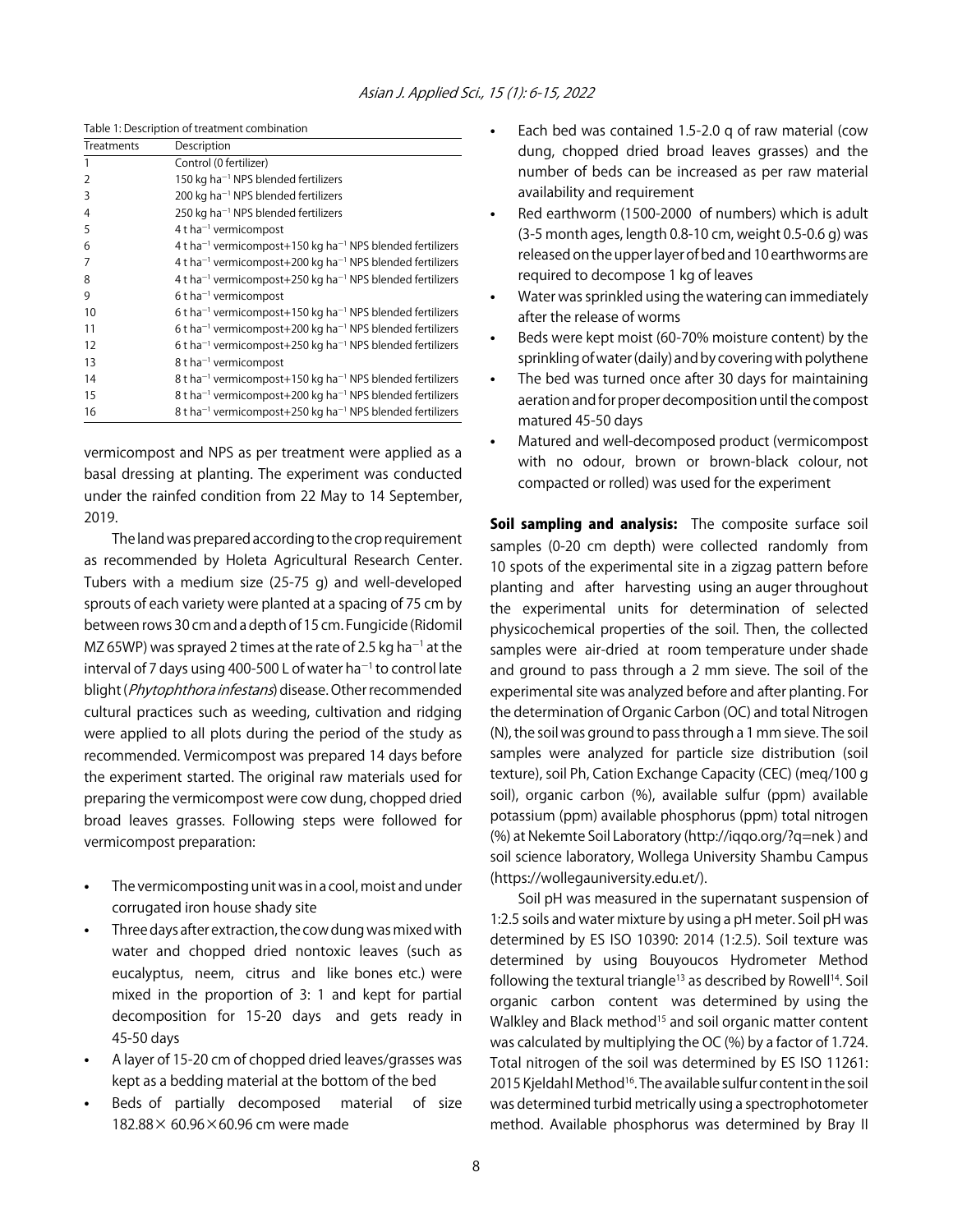methods<sup>17</sup>. Cation Exchangeable Capacity (CEC) was determined by Ammonium Acetate Method<sup>18</sup>.

**Data collection:** Five plants were selected randomly from central rows of a plot for recording observations on marketable and unmarketable tuber yield (t ha<sup>-1</sup>).

Data analysis: All crop data were subjected to analysis of variance, using R-software version 3.4.0<sup>19</sup>. Means were separated using Least Significant Difference (LSD) at 5% levels of significance. Regression analysis was done using vermicompost and NPS blended fertilizer treatments on tuber yield to identify the influence of both factors on tuber yield.

#### RESULTS AND DISCUSSION

Soil analysis result before planting: The soil analysis of the selected physicochemical properties of the soil sample taken before planting is presented in Table 2. The results indicate that the soil has 59, 16 and 25% sand, silt and clay, respectively and could be categorized as sandy clay loam soil based on the USDA14 textural soil classification system. According to Hazelton and Murphy<sup>20</sup>, the experimental soil has moderate CEC (15 meg/100 g soil). The rating made by  $FAO<sup>21</sup>$  indicates that the content of available potassium is very low (0.512 meg/100 g). According to the rating of Tekalign<sup>22</sup>, the Organic Carbon (OC) content (2.03%) could be categorized as medium. Furthermore, based on Zbíral et al.<sup>23</sup> the soil of the experimental site is strongly acidic in reaction (pH of 4.98), medium in total N (0.095%) and very low in available S  $(11.53 \text{ mg kg}^{-1}).$ 

Moreover, the results of the analysis also indicated that the soil has a medium content of available phosphorus  $(14.05 \text{ mg kg}^{-1})$  according to the rating of Cottenie<sup>24</sup>. The low

potassium content may be attributed to the nature of the clay which is kaolinite, having poor retention capacity of potassium ions and hence high susceptibility to leaching of the cation<sup>25</sup> due to heavy rainfall in the study area. At increased soil acidity (low pH), phosphorus is fixed to surfaces of Fe and Al oxides and hydrous oxide, which are not readily available to plants<sup>26</sup>. Potatoes can grow under a wide range of soil pH varying from neutral to alkaline reaction<sup>27</sup>. However, the optimum soil pH for potato production ranges from 5.0-6.528, which varies from strongly acidic to slightly acidic reaction<sup>20</sup>. Therefore, the pH of the experimental soil was suitable for potato production. However, the medium contents of available phosphorus, organic carbon and total nitrogen content indicate that the application of supplemental fertilizer is important for optimum production of crops. The physiochemical characteristics of the prepared vermicompost were determined in the soil laboratory and the result showed that it has a pH of 7.25, organic matter content of 6.72%, available P content of 24.34 mg  $kg^{-1}$ , total N content of 0.336% and a cation exchange capacity of 29 cmol  $(+)$  kg<sup>-1</sup> described in Table 2 and 3. Similarly, the organic C and/or organic matter are high, implying that this organic fertilizer can be a good source of plant nutrients. Therefore, the application of inorganic NPS fertilizers along with vermicompost with very high nutrient content is justified to produce a good yield of potato at the study site.

Soil analysis result after harvesting: Analysis of variance showed significant (p<0.05) difference both for the main effect of vermicompost (VC) and NPS fertilizer on chemical properties of the soil in Table 4. The different doses of vermicompost (4, 6 and 8 t ha<sup>-1</sup>) gave the highest value of chemical properties of the soil than that of control treatment.

Table 2: Physical and chemical properties of soil collected from the experimental site before-planting at Gitilo, Ethiopia, 2019

| rabic 2.1 mysical and chemical properties of soil conceted nomit the experimental site before planting at Gitnop Ethiopia, 2015 |                 |                 |                                   |
|---------------------------------------------------------------------------------------------------------------------------------|-----------------|-----------------|-----------------------------------|
| Properties                                                                                                                      | Result          | Rating          | References                        |
| Physical properties (%)                                                                                                         |                 |                 |                                   |
| Sand $(\%)$                                                                                                                     | 59              |                 |                                   |
| Silt (%)                                                                                                                        | 16              |                 |                                   |
| Clay(%)                                                                                                                         | 25              |                 |                                   |
| Textural class                                                                                                                  | Sandy clay loam |                 | Bouyoucos <sup>13</sup>           |
| <b>Chemical properties</b>                                                                                                      |                 |                 |                                   |
| pH (1: 2.5 H <sub>2</sub> O)                                                                                                    | 4.98            | Strongly acidic | Hazelton and Murphy <sup>20</sup> |
| Organic matter (OM) (%)                                                                                                         | 1.90            | Medium          | EthioSIS <sup>5</sup>             |
| Organic carbon (OC) (%)                                                                                                         | 2.03            | Medium          | Tekalign <sup>22</sup>            |
| CEC (meg/100 g soil)                                                                                                            | 15              | Medium          |                                   |
| Total nitrogen (TN) (%)                                                                                                         | 0.095           | Medium          | EthioSIS <sup>5</sup>             |
| Available nitrogen (N) (mg $kq^{-1}$ )                                                                                          | 0.045           | Low             | EthioSIS <sup>5</sup>             |
| Available phosphorus (P) (mg $kg^{-1}$ )                                                                                        | 14.05           | Medium          | Cottenie <sup>24</sup>            |
| Available potassium (K) (meg/100 g)                                                                                             | 0.512           | Very low        | EthioSIS <sup>5</sup>             |
| Available sulfur $(S)$ (mg kg <sup>-1</sup> )                                                                                   | 11.53           | Very low        | EthioSIS <sup>5</sup>             |
| EC (meg/100 g)                                                                                                                  | 0.72            | Non-saline      |                                   |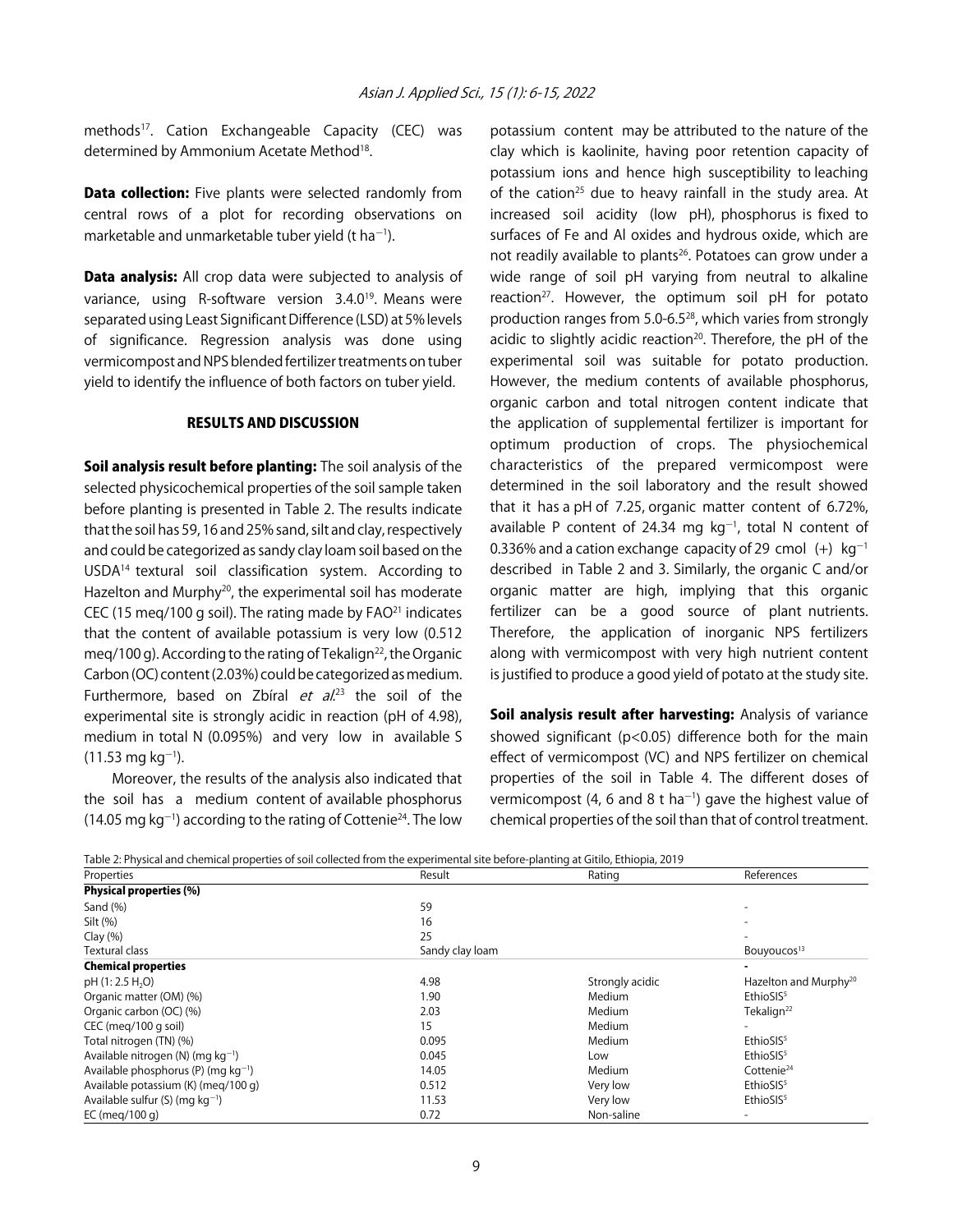#### Asian J. Applied Sci., 15 (1): 6-15, 2022

#### Table 3: Some physical and chemical properties of the soil and vermin compost before planting at Gitilo, Ethiopia, 2019

|              |                    |       |       |                |                | Particles size (%) |      |      |       |       |                |             |     |                         |
|--------------|--------------------|-------|-------|----------------|----------------|--------------------|------|------|-------|-------|----------------|-------------|-----|-------------------------|
|              | рH                 | 0M    | TN    | Ava. P         | Ava. N         |                    |      |      |       |       | Ava. S         | Ava. K      | CEC |                         |
| Types        | (H <sub>2</sub> O) | (9/6) | (9/6) | $(mq kq^{-1})$ | $(mq kq^{-1})$ | Sand               | Silt | Clay | Class | OC(%) | $(mq kq^{-1})$ | (meg/100 g) |     | (meg/100 g) (meg/100 g) |
| Soil         | 4.98               | .90   | 0.095 | 4.05           | 0.045          | 59                 | 16   | 25   | SCL   | 2.03  | ' 1.53         | 0.512       |     | 0.72                    |
| Vermicompost | 7.25               | 6.72  | 0.336 | 24.34          | 0.251          | 51                 | 19   | 30   |       | 5.92  | 18.06          | 9.01        | 29  | .20                     |

SCL: Sandy clay loam, OM: Organic matter, TN: Total nitrogen, Ava. P: Available phosphorus, Ava. K: Available potassium, Ava. S: Available sulfur, OC: Organic carbon, CEC: Cation exchange capacity and EC: Electric conductivity

Table 4: Analysis of variance for soil properties as influenced by vermicompost and NPS blended fertilizer at Gitilo, Ethiopia, 2019

| DF | OM (%)     | TN (%)        | Ava. P (mg $kg^{-1}$ ) | OC(%)      |            |            |            | EC (meg/100 g)                                                   |
|----|------------|---------------|------------------------|------------|------------|------------|------------|------------------------------------------------------------------|
|    | 0.0018     | 0.0001        | 0.0047                 | 0.0033     | 0.0008     | 0.0000     | 0.006      | 0.0003                                                           |
|    | $0.5857**$ | $0.0021**$    | $0.6793**$             | 8.5642**   | $0.5857**$ | $0.0347**$ | 13.9668**  | $1.1112**$                                                       |
|    | $0.1856**$ | $0.0008**$    | $0.1472**$             | $0.6942**$ | $0.1856**$ | $0.0021**$ | $1.7507**$ | $0.2012**$                                                       |
|    | $0.0985**$ | $0.0004^{NS}$ | $0.0376**$             | $0.0309**$ | $0.0985**$ | $0.0002**$ | $0.1772**$ | $0.0682**$                                                       |
| 30 | 3.2120     | 0.0002        | 0.0018                 | 0.0031     | 3.2120     | 0.0000     | 0.0024     | 0.0003                                                           |
| 45 | 4.0836     | 0.0036        | 0.8706                 | 9.2957     | 4.0826     | 0.037      | 15.9031    | 1.3812                                                           |
|    | 0.88       | 12.58         | 0.26                   | 0.44       | 0.88       | 0.73       | 0.30       | 1.58                                                             |
|    |            |               |                        |            |            |            |            | Ava. S (mg kg <sup>-1</sup> ) Ava. K (meg/100 g) CEC (meg/100 g) |

DF: Degree of freedom, NS: Non significant difference at p = 0.05, \*Significant at p = 0.05, \*\*Significant at p = 0.01, VC: Vermicompost, NPS: Nitrogen, phosphorus, sulfur fertilizer, Ava. P: Available phosphorus, pH: Soil pH, Ava. N: Available nitrogen, Ava. P: Available phosphorus, TN: Total nitrogen, VC: Vermicompost, NPS: Nitrogen, phosphorus, sulfur, OC: Organic carbon, CEC: Cation exchange capacity, Ava. K: Available potassium, Ava. S: Available sulfur and EC: Electric conductivity

Thus there was a significant increase in OC, available P, N, S, K, CEC and pH of the soil with increasing in NPS blended fertilizer and VC levels from 0-250 kg ha $^{-1}$  and 4-8 t ha $^{-1}$ , respectively. The highest value of OM, OC, available P, N, S, K and CEC were recorded from the application of vermicompost 8 t ha<sup>-1</sup> followed by application of 6 t  $ha^{-1}$  vermicompost. An increasing vermicompost application form 0-8 t ha $^{-1}$  increased total nitrogen from 0.097-0.123% compared to the control in Table 5 indicating that application of 8 t ha<sup> $-1$ </sup> vermicompost brought about 26.8% (0.026 total nitrogen content of the soil) increments compared to the control. Improvement in the soil nutrient contents with an application of organic manure might be a result of the build-up in the organic carbon<sup>29</sup>. Solubilization of different organic nitrogenous compounds was done into a simple and available form, conversion of unavailable P into available form at the time of decomposition of manure<sup>30</sup>. However, the application of NPS blended fertilizer shows a non-significant effect on total nitrogen up to  $200$  kg ha<sup>-1</sup> (Table 5).

Mean square

Besides this, the interaction effect of vermicompost and NPS blended fertilizer significantly (p<0.05) influenced the soil properties such as OC, soil pH, available N, P, S, K, CEC and EC of the soil increased with the incorporation of VC in conjunction with inorganic fertilizer in Table 4. Combined application of vermicompost with NPS fertilizer led to an increase in pH level after harvesting from 4.92-6.75 which was different from the initial soil sample pH (4.98). This result is in agreement with Kingery *et al*.<sup>31</sup>, report who indicated that the

application of organic manure over many years had an average surface soil pH of 6.3 compared to fields receiving only chemical fertilizers (pH 5.8).

The ideal soil pH is close to neutral and neutral soils are considered to fall within a range from a slightly acidic pH of 6.5 to a slightly alkaline pH of 7.5. It has been determined that most plant nutrients are optimally available to plants within this 6.5-7.5 pH range. Lower pH increases the solubility of Al, Mn and Fe, which are toxic to plants in excess. Nitrogen, K and S are major plant nutrients that appear to be less affected directly by soil pH than many others but still are to some extent. Phosphorus, however, is directly affected<sup>32</sup>. While soil pH was observed to reduce with the application of organic or inorganic fertilizer compared to the initial soil condition before planting in (Table 5) suggesting that combined application is advisable to increase the pH level. Tolanur and Badanur<sup>33</sup> reported that cation exchange capacity, available P and K and organic carbon significantly increased with organic manure in conjunction with inorganic fertilizer. Shivanand34 also reported that application of organic material like FYM or VC in combination with inorganic fertilizer improved soil chemical properties like CEC, available P and K and exchangeable Ca and Mg.

The highest organic carbon (4.17%) and organic matter (3.02%) of soil were recorded in this study from plots receiving  $8$  t ha $^{-1}$  VC plus 250 kg ha $^{-1}$  NPS fertilizer. The increase in organic carbon content may be attributed to the application of organic manure and the combined use of organic manure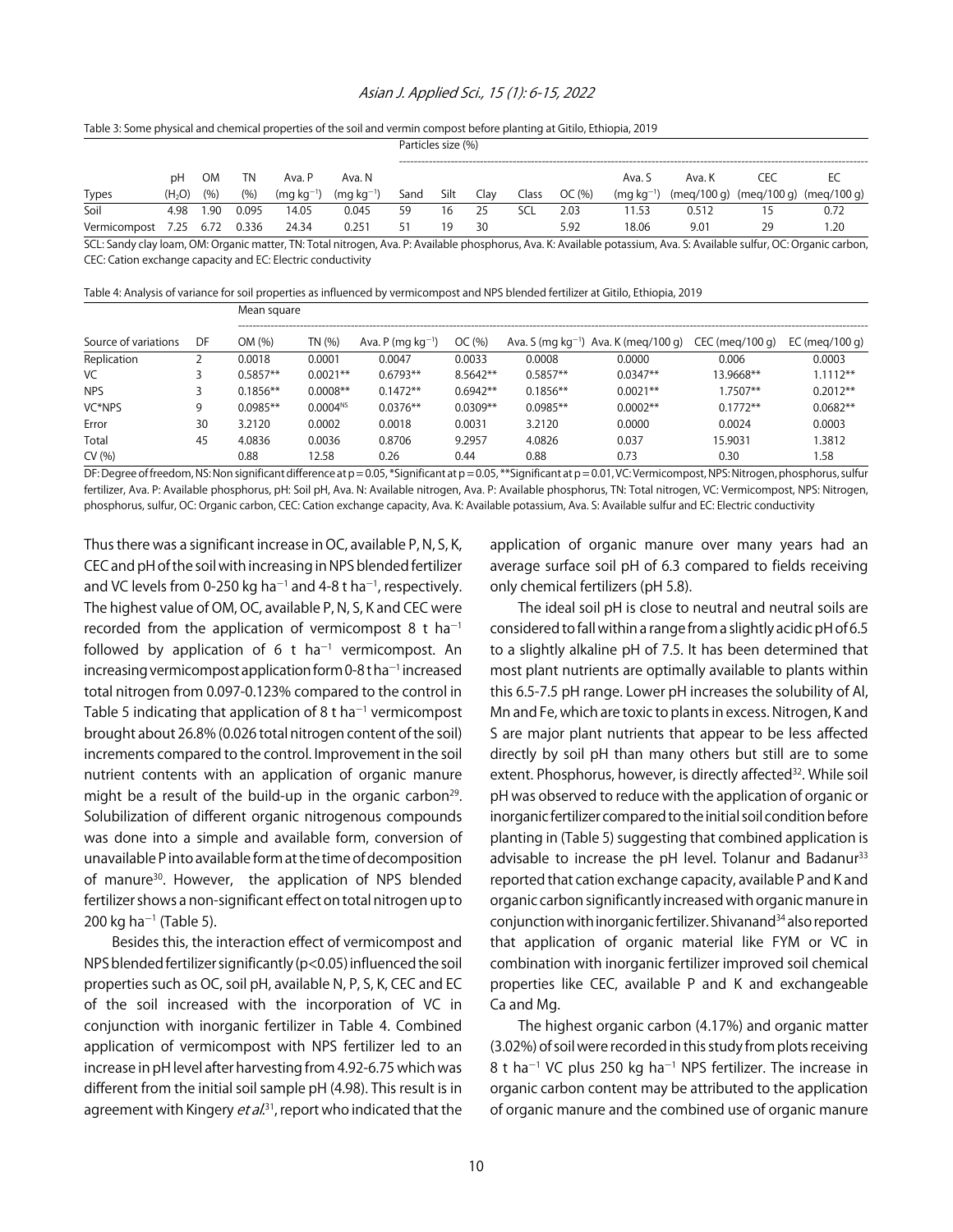and inorganic fertilizer. This finding is consistent with Omar *et al.*<sup>35</sup> and Singh *et al.*<sup>7</sup> report. While plots without fertilization showed the lowest organic carbon (2.00%) and organic matter (1.90%). Application of 8 t ha<sup>-1</sup> vermicompost with 250 kg ha $^{-1}$  recorded significantly higher available N  $(0.10 \text{ mg kg}^{-1})$  than control  $(0.05 \text{ mg kg}^{-1})$  treatments followed by 8 t ha<sup>-1</sup> vermicompost with 200 kg ha<sup>-1</sup>  $(0.09$  mg kg<sup>-1</sup>). Nitrogen and phosphorus availability recorded after harvesting revealed that the highest nitrogen (0.098%) was found in 250 kg  $ha^{-1}$  NPS+8 t ha<sup>-1</sup> vermicompost and the lowest (0.046%) was observed in the control (Table 5). Similarly, the highest available P (15.030 mg  $kg^{-1}$ ) of the soil was obtained from the application of 8 t ha<sup>-1</sup> vermicompost +250 kg ha<sup>-1</sup> NPS blended fertilizer followed by 8 t ha<sup>-1</sup> VC+200 kg ha<sup>-1</sup> NPS blended fertilizer. The increase in available P might be attributed to a combination of vermicompost and NPS blended fertilizer, which helped in releasing the higher amount of P from the soil. The highest organic matter (3.02%), CEC (18.29 meq/100 g), available sulfur (14.04 mg  $kg^{-1}$ ), K (0.67 meq/100 g) and electric conductivity (1.91 meq/100 g) was recorded from the combination of 8 t ha<sup>-1</sup> vermicompost and 250 kg ha<sup>-1</sup> NPS blended fertilizer rates (Table 5). Similarly, soil available P and K increased significantly with the application of vermicompost in combination with NPS fertilizers over the inorganic fertilizer alone. This finding agrees with Tolanur and Badanur<sup>33</sup>.

The application of organic or inorganic fertilizers is widely known to ameliorate soil N or P status<sup>36</sup>. This explains why plots that received vermicompost alone or NPS+ vermicompost had higher N and P contents after harvesting. Similarly, the amount of available phosphorus ranged from 14.00 mg kg<sup>-1</sup> in the control to 15.03 mg kg<sup>-1</sup> in 250 kg ha<sup>-1</sup>  $NPS+8$  t ha<sup>-1</sup> vermicompost. However, there was no significant difference in the soil total N concentration among the treatment combination. The available P was increased by 3.27% (0.46 mg  $kg^{-1}$ ) over the initial status of the soil (Table 2 and 5). This might be due to the reduced P fixing capacity of the soil. This finding is supported by Tolanur and Badanur<sup>33</sup>, who reported that the increased available P content of the soil might be due to the release of organic acids during decomposition which in turn helped in releasing P availability. Furthermore, various other studies have also shown the importance of organic nutrient sources, particularly when combined with mineral fertilizer in improving the fertility status of the soil<sup>7,33</sup>. Generally, the results indicated that combined use of various rates of VC and inorganic fertilizer was better than the application of NPS fertilizers alone.

**Marketable tuber yield ha<sup>-1</sup> (t ha<sup>-1</sup>):** There was a highly significant (p<0.001) difference both for the main effects and interaction effects of different rates of NPS fertilizers with various rates of vermicompost for marketable tuber yield per ha in Table 6. Therefore, the lowest marketable tuber yield was recorded from the unfertilized plot (8.2 t ha $^{-1}$ ). It showed the application of 8 t ha<sup> $-1$ </sup> vermicompost yielded about 98.58% marketable tuber yield increments compared to the control (Table 6). A similar report by Alemayehu *et al*.<sup>37</sup> and Yourtchi *et al.*<sup>38</sup> reported that nitrogen fertilization significantly influenced marketable tuber yield. There was a report by Zelalem *et al.*<sup>39</sup> and Israel *et al.*<sup>40</sup> that N and P fertilization significantly influenced productivity of potato measured in terms of marketable and total tuber yields. And another study showed that frequent use of organic amendments can sustain soil N fertility and increase marketable potato yields by 2.5 to 16.4 t ha<sup> $-1$ </sup>, compared to the un-amended and unfertilized soil<sup>41</sup>.

Unmarketable tuber yield ha<sup>-1</sup> (t ha<sup>-1</sup>): Analysis of variance showed highly significant (p<0.001) difference both for the main effects as well as interaction effect of vermicompost and NPS fertilizer on unmarketable tuber yield. An increasing vermicompost application form 0-8 t  $ha^{-1}$  reduced unmarketable tube yield compared to the control (Table 6).

**Total tuber yield (ha**<sup>-1</sup>): ANOVA showed significant (p<0.01) difference both for the main effect of vermicompost and NPS fertilizer on total tuber yield as well as the interaction effect of different rates of NPS fertilizer with various rates of vermicompost showed a significant effect (p<0.01) on total tuber yield (Table 6). Total tuber yield increased as the rate of vermicompost increased from 0-8 t ha<sup>-1</sup> which was a higher yield than that of the yield of control treatment. The lowest total tuber yield was recorded from control (No NPS fertilizer application).

Besides this, total tuber yield significantly increased with the application of 250 and 200 kg ha $^{-1}$  NPS when combined with 8 t ha<sup>-1</sup> of vermicompost, 27.9 and 27.3 t ha<sup>-1</sup>, respectively and both are statically similar, compared with other treatments and no fertilization. The lowest total tuber yield 9.8 t ha<sup>-1</sup>) was found in control (12.0 t ha<sup>-1</sup>) (Table 6). Harris<sup>42</sup> indicated that tuber yield is considered to be a product of three major processes: Radiation interception, conversion of interception radiation to dry matter and the partitioning of dry matter between tuber and rest of plant. Results demonstrated that the integrated application of 20 or 30 t ha $^{-1}$  FYM+66.6% of the recommended inorganic NP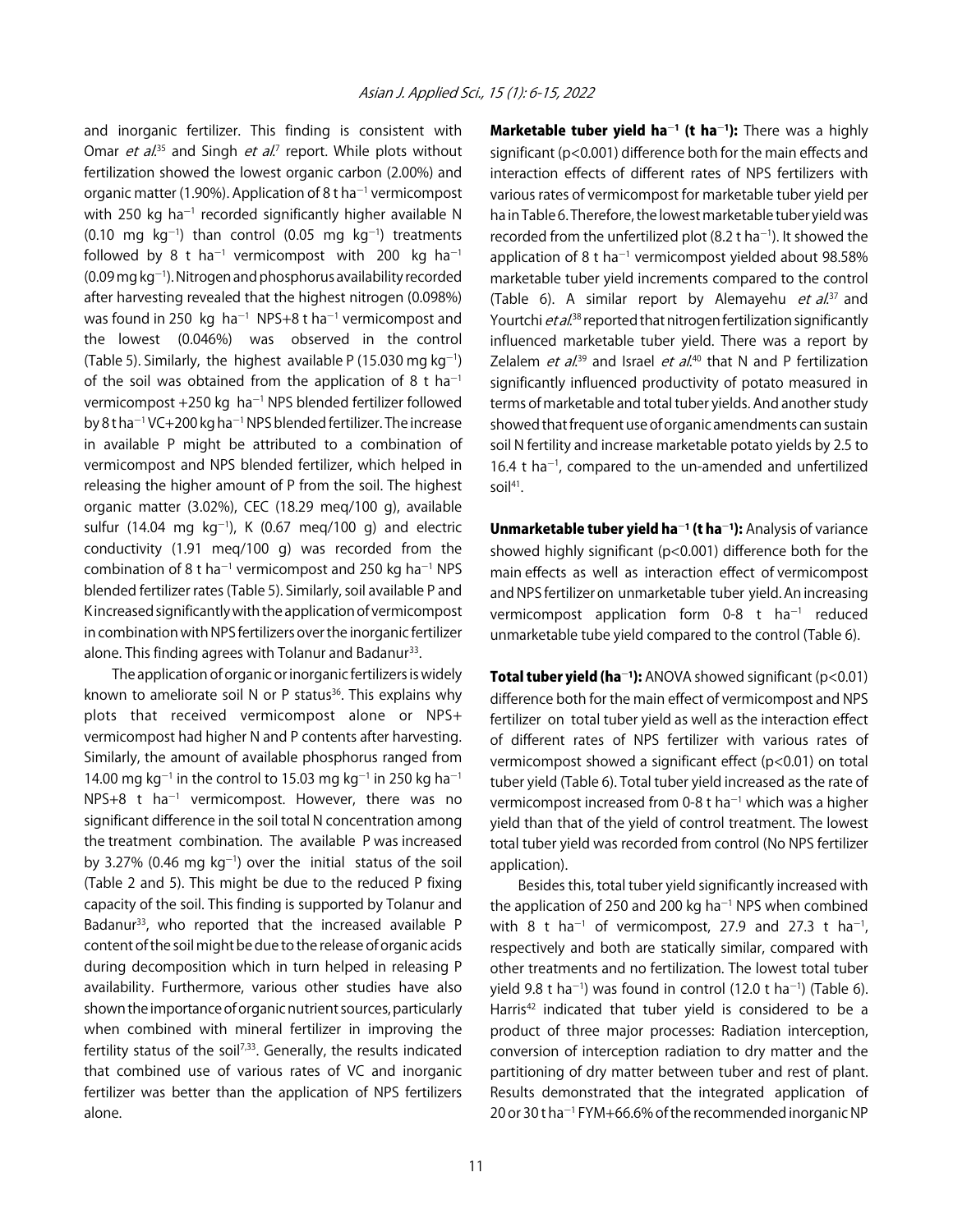| Table 5: Soil fertility status after harvest as influenced by vermic<br>Treatments |                                                                   |                            |                                         |       |                             | compost and NPS blended fertilizer interaction at Gitilo, Ethiopia, 2019 | Soil physicochemical properties |                                      |                                                                 |                           |                                                                                                                                                                                                                              |                            |                                                          |                      |                      |
|------------------------------------------------------------------------------------|-------------------------------------------------------------------|----------------------------|-----------------------------------------|-------|-----------------------------|--------------------------------------------------------------------------|---------------------------------|--------------------------------------|-----------------------------------------------------------------|---------------------------|------------------------------------------------------------------------------------------------------------------------------------------------------------------------------------------------------------------------------|----------------------------|----------------------------------------------------------|----------------------|----------------------|
|                                                                                    |                                                                   | Particle size              |                                         |       |                             |                                                                          |                                 |                                      |                                                                 |                           |                                                                                                                                                                                                                              |                            |                                                          |                      |                      |
| ع)                                                                                 | QAN                                                               |                            |                                         |       |                             |                                                                          |                                 | Ava. N                               |                                                                 | Ava. P                    | ΕC                                                                                                                                                                                                                           |                            | Ava. S                                                   | Ava. K               | R                    |
| $(t ha^{-1})$                                                                      | $(kq ha^{-1})$                                                    | Sand                       | Silt                                    | Clay  | Class                       | <b>DHH<sub>2</sub>O</b>                                                  | OM (%)                          | $(mq kq^{-1})$                       | <b>IN (%)</b>                                                   | $mg\,kg^{-1}$             | (meq/100q)                                                                                                                                                                                                                   | <b>DC(%)</b>               | $\log \log^{-1}$                                         | $($ meq $/100$ g $)$ | (meq/100g)           |
|                                                                                    |                                                                   | 58.00                      | <b>6.33</b>                             | 25.67 | ರ                           | 4.92m                                                                    | ÖĞ                              | $0.05^k$                             | $0.07^{\circ}$                                                  | 14.00 <sup>*</sup>        | 15.04                                                                                                                                                                                                                        | 2.00                       | 11.50 <sup>j</sup>                                       | $0.51$ <sup>j</sup>  | 0.71                 |
| $\circ$                                                                            | <b>150</b>                                                        | 57.33                      | 16.67                                   | 26.00 | š                           | 5.02                                                                     | $.93^{hi}$                      | $0.05$ <sup>*</sup>                  | 0.10 <sup>b</sup>                                               | 14.04 <sup>k</sup>        | 5.11 <sup>kl</sup>                                                                                                                                                                                                           | 2.04 <sup>k</sup>          | 11.56                                                    | $0.52^{i}$           | $0.75^{k}$           |
|                                                                                    | 200                                                               | 57.67                      | 16.33                                   | 26.00 | š                           | 5.02                                                                     | $\overline{9}$                  | 0.05                                 | 0.10 <sup>b</sup>                                               | 14.14                     | $15.15^{k}$                                                                                                                                                                                                                  | $2.07*$                    | 11.60                                                    | 0.53 <sup>h</sup>    | $0.81$ <sup>j</sup>  |
|                                                                                    | 250                                                               | 57.33                      | 16.34                                   | 26.33 |                             | 5.14 <sup>k</sup>                                                        | .95 <sup>gh</sup>               | 0.06                                 | 0.10 <sup>b</sup>                                               | 14.15                     | 15.67                                                                                                                                                                                                                        | 2.120                      | 12.04 <sup>h</sup>                                       | $0.53$ gh            | 0.84                 |
|                                                                                    |                                                                   | 57.00                      | 16.00                                   | 27.00 |                             | 5.25                                                                     | .979                            | 0.07 <sup>h</sup>                    | 0.069 <sup>b</sup>                                              | 14.17 <sup>hi</sup>       | 15.87                                                                                                                                                                                                                        | $2.37$ <sup>i</sup>        | 12.08 <sup>gh</sup>                                      | $0.52^{i}$           | 0.86                 |
|                                                                                    |                                                                   | 56.67                      | 16.33                                   | 27.00 |                             | 5.36                                                                     | 1.98 <sup>fg</sup>              | 0.079h                               | 0.099 <sup>b</sup>                                              | 14.08 <sup>hij</sup>      | $16.00^{h}$                                                                                                                                                                                                                  | 2.38                       | 12.159                                                   | 0.549                | 0.89 <sup>h</sup>    |
|                                                                                    |                                                                   | 56.67                      | 17.00                                   | 26.33 | <u>ដ្ឋមិន្តិដ្ឋមិន្ទី ដ</u> | 5.41 <sup>hi</sup>                                                       | $2.01$ <sup>f</sup>             | $0.07^{\mathrm{fg}}$                 | 0.10 <sup>b</sup>                                               | 14.20 <sup>ghi</sup>      | 16.509                                                                                                                                                                                                                       | 2.88 <sup>h</sup>          | $12.13$ <sup>gh</sup>                                    | $0.55^{f}$           | 0.91 <sup>h</sup>    |
|                                                                                    |                                                                   | 57.33                      | 16.34                                   | 26.33 |                             | 5.48 <sup>fg</sup>                                                       | 2.12 <sup>e</sup>               | $0.07$ <sup><math>\circ</math></sup> | 0.11 <sup>b</sup>                                               | 14.25 <sup>fg</sup>       | 16.5209                                                                                                                                                                                                                      | 2.939                      | $12.49^{f}$                                              | $0.55$ ef            | 1.039                |
| ⊙                                                                                  |                                                                   | 56.33                      | 17.00                                   | 26.67 |                             | 5.46 <sup>gh</sup>                                                       |                                 | $0.07$ <sup><math>\circ</math></sup> | 0.11 <sup>b</sup>                                               | $14.22^{gh}$              | $16.02^{h}$                                                                                                                                                                                                                  | 2.87 <sup>h</sup>          | $12.51^{f}$                                              | 0.55e                | 1.039                |
| $\circ$                                                                            |                                                                   | 57.33                      | 16.33                                   | 26.34 |                             | 5.52                                                                     | $2.12^e$<br>$2.15^{\text{de}}$  | $0.08^{\circ}$                       | 0.11 <sup>b</sup>                                               | 14.28                     | 17.00f                                                                                                                                                                                                                       | 3.40                       | $12.58$ <sup>ef</sup>                                    | 0.56 <sup>d</sup>    | 1.06 <sup>f</sup>    |
| $\circ$                                                                            |                                                                   | 57.33                      | 16.34                                   | 26.33 |                             | 5.73 <sup>e</sup>                                                        | 2.16 <sup>cd</sup>              | 0.08 <sup>d</sup>                    | 0.11 <sup>b</sup>                                               | 14.35e                    | $17.34$ <sup>de</sup>                                                                                                                                                                                                        | $3.72$ <sup>e</sup>        | $12.63^e$                                                | 0.57 <sup>d</sup>    | 1.09 <sup>de</sup>   |
| ١O                                                                                 |                                                                   | 57.00                      | 16.33                                   | 26.67 |                             | 5.73 <sup>e</sup>                                                        | 2.18 <sup>cd</sup>              | 0.09 <sup>d</sup>                    | 0.11 <sup>b</sup>                                               | 14.40 <sup>de</sup>       | 17.317e                                                                                                                                                                                                                      | $3.74$ <sup>de</sup>       | 13.03 <sup>d</sup>                                       | 0.57 <sup>d</sup>    | $1.12^{d}$           |
| $\infty$                                                                           |                                                                   | 57.00                      | 16.00                                   | 27.00 |                             | 5.81 <sup>d</sup>                                                        | 2.19 <sup>c</sup>               | 0.08 <sup>d</sup>                    | 0.11 <sup>b</sup>                                               | $14.42^d$                 | 17.42 <sup>cd</sup>                                                                                                                                                                                                          | 3.78 <sup>cd</sup>         | 13.35c                                                   | 0.62 <sup>c</sup>    | $1.07$ <sup>ef</sup> |
| $\infty$                                                                           | <b>150</b>                                                        | 57.33                      | 16.33                                   | 26.33 | š                           | 6.32 <sup>c</sup>                                                        | 2.25 <sup>b</sup>               | 0.09 <sup>c</sup>                    | 0.11 <sup>b</sup>                                               | 14.51 <sup>c</sup>        | 17.45 <sup>c</sup>                                                                                                                                                                                                           | 3.80 <sup>c</sup>          | 13.42 <sup>c</sup>                                       | 0.63 <sup>c</sup>    | 1.36 <sup>c</sup>    |
| $\infty$                                                                           | $\infty$                                                          | 57.67                      | 16.00                                   | 26.33 | š                           | 6.50 <sup>b</sup>                                                        | 2.27 <sup>b</sup>               | 0.09 <sup>b</sup>                    | 0.11 <sup>b</sup>                                               | 14.58 <sup>b</sup>        | 18.00 <sup>b</sup>                                                                                                                                                                                                           | 4.01 <sup>b</sup>          | 13.85 <sup>b</sup>                                       | $0.65^{b}$           | 1.59b                |
|                                                                                    | 250                                                               | 56.67                      | 16.66                                   | 26.67 | ್ಲರ                         | $6.75^{\circ}$                                                           | 3.02 <sup>a</sup>               | 0.10 <sup>a</sup>                    | $0.15^a$                                                        | <b>15.03</b> <sup>a</sup> | 18.29ª                                                                                                                                                                                                                       | 4.17 <sup>a</sup>          | 14.04ª                                                   | 0.67a                | $1.91$ <sup>a</sup>  |
| 6                                                                                  |                                                                   | $\overline{.}$             | 3.72                                    | 236   |                             | 0.63                                                                     | 0.88                            | 2.65                                 | 2.58                                                            | 0.26                      | 0.30                                                                                                                                                                                                                         | 0.92                       | 0.44                                                     | 0.73                 | 1.58                 |
| So                                                                                 |                                                                   | 1.54                       | 1.02                                    | 1.04  |                             | 0.06                                                                     | 0.03                            | 0.00                                 | 0.02                                                            | 0.06                      | 0.08                                                                                                                                                                                                                         | 0.05                       | 0.09                                                     | 0.01                 | 0.03                 |
|                                                                                    |                                                                   |                            |                                         |       |                             |                                                                          |                                 |                                      |                                                                 |                           | Means within the same column followed by the same letter or by no letters do not differ significantly at the 5 % v level of the test, CV: Coefficient of variation, LSD: Least significant difference, SCL: Sandy clay loam, |                            |                                                          |                      |                      |
|                                                                                    | Ava. N: Available nitrogen, Ava. P: Available phosphorus, TN: Tot |                            |                                         |       |                             |                                                                          |                                 |                                      |                                                                 |                           | al nitrogen, VC: Vermicompost, NPS: Nitrogen, phosphorus, sulfur, OC: Organic carbon, CEC: Cation exchange capacity, Ava. K: Available potassium,                                                                            |                            |                                                          |                      |                      |
|                                                                                    | Ava. S: Available sulfur and EC: Electric conductivity            |                            |                                         |       |                             |                                                                          |                                 |                                      |                                                                 |                           |                                                                                                                                                                                                                              |                            |                                                          |                      |                      |
|                                                                                    | Table 6: Interaction effect of vermicompost and NPS fertilizers   |                            |                                         |       |                             |                                                                          |                                 |                                      |                                                                 |                           | on marketable tuber yield ha <sup>-ı</sup> , unmarketable tuber yield ha <sup>-ı</sup> and total tuber yield ha <sup>-ı</sup> at Gitilo, 2019                                                                                |                            |                                                          |                      |                      |
|                                                                                    |                                                                   |                            | Marketable tuber yield ha <sup>-1</sup> |       | $-$ chd $+$                 |                                                                          |                                 |                                      | Unmarketable tuber yield ha <sup>-1</sup> (t ha <sup>-1</sup> ) |                           |                                                                                                                                                                                                                              |                            | Total tuber yield ha <sup>-1</sup> (t ha <sup>-1</sup> ) |                      |                      |
|                                                                                    |                                                                   |                            |                                         |       |                             |                                                                          |                                 |                                      |                                                                 |                           |                                                                                                                                                                                                                              |                            |                                                          |                      |                      |
|                                                                                    |                                                                   | NPS (kg ha <sup>-1</sup> ) |                                         |       |                             |                                                                          |                                 | NPS (kg ha <sup>-1</sup> )           |                                                                 |                           |                                                                                                                                                                                                                              | NPS (kg ha <sup>-1</sup> ) |                                                          |                      |                      |
| Vermicompost                                                                       |                                                                   |                            |                                         |       |                             |                                                                          |                                 |                                      |                                                                 |                           |                                                                                                                                                                                                                              |                            |                                                          |                      |                      |
| $(t ha^{-1})$                                                                      |                                                                   | $\circ$                    | 150                                     |       | 200                         | 250                                                                      | $\circ$                         |                                      | 50                                                              | 200                       | 250                                                                                                                                                                                                                          | $\circ$                    | 150                                                      | 200                  | 250                  |
|                                                                                    |                                                                   | 82f                        | $1.6^e$                                 |       | $12.0^e$                    | 58.59                                                                    | $77.2$ <sup>ef</sup>            |                                      | 79.6 <sup>ef</sup>                                              | $81.6^e$                  | 1.2 <sup>b</sup>                                                                                                                                                                                                             | $9.8^f$                    | 12.9 <sup>e</sup>                                        | $13.3^e$             | $13.6^{\text{de}}$   |
|                                                                                    |                                                                   | $11.3^e$                   | 14.1 <sup>cd</sup>                      |       | $17.4^{b}$                  | 72.0                                                                     | 97.6 <sup>d</sup>               |                                      | 110.1 <sup>c</sup>                                              | 117.6 <sup>bc</sup>       | $0.8$ ef                                                                                                                                                                                                                     | 12.0 <sup>e</sup>          | 15.1 <sup>cd</sup>                                       | $18.4^{b}$           | 19.6 <sup>b</sup>    |
| $\circ$                                                                            |                                                                   | $12.7$ <sup>cde</sup>      | $18.8^{b}$                              |       | 18.9 <sup>b</sup>           | 80.4 <sup>ef</sup>                                                       | 116.9bc                         |                                      | $118.0^{bc}$                                                    | $118.7^{bc}$              | $0.7$ <sup>ef</sup>                                                                                                                                                                                                          | $13.4^{de}$                | $19.5^{b}$                                               | $19.7^{b}$           | $19.6^{b}$           |
|                                                                                    |                                                                   | 14.5 <sup>c</sup>          | 19.1 <sup>b</sup>                       |       | 26.7 <sup>a</sup>           | 93.3 <sup>d</sup>                                                        | 119.7 <sup>b</sup>              |                                      | $173.5^{a}$                                                     | 167.6 <sup>a</sup>        | 0.59                                                                                                                                                                                                                         | 15.6 <sup>c</sup>          | $19.7^{b}$                                               | $27.3^{a}$           | 27.9ª                |

LSD<br>CV<br>CV:Coefficient of variation, LSD: Least significant difference, NPS: Nitrogen, phosphorus, sulfur, means within the same column followed by the same letter do not differ significantly at the 5% level of significance CV: Coefficient of variation, LSD: Least significant difference, NPS: Nitrogen, phosphorus, sulfur, means within the same column followed by the same letter do not differ significantly at the 5% level of significance CV 6.62 10.99 6.46

LSD 1.814 0.17 1.87

#### Asian J. Applied Sci., 15 (1): 6-15, 2022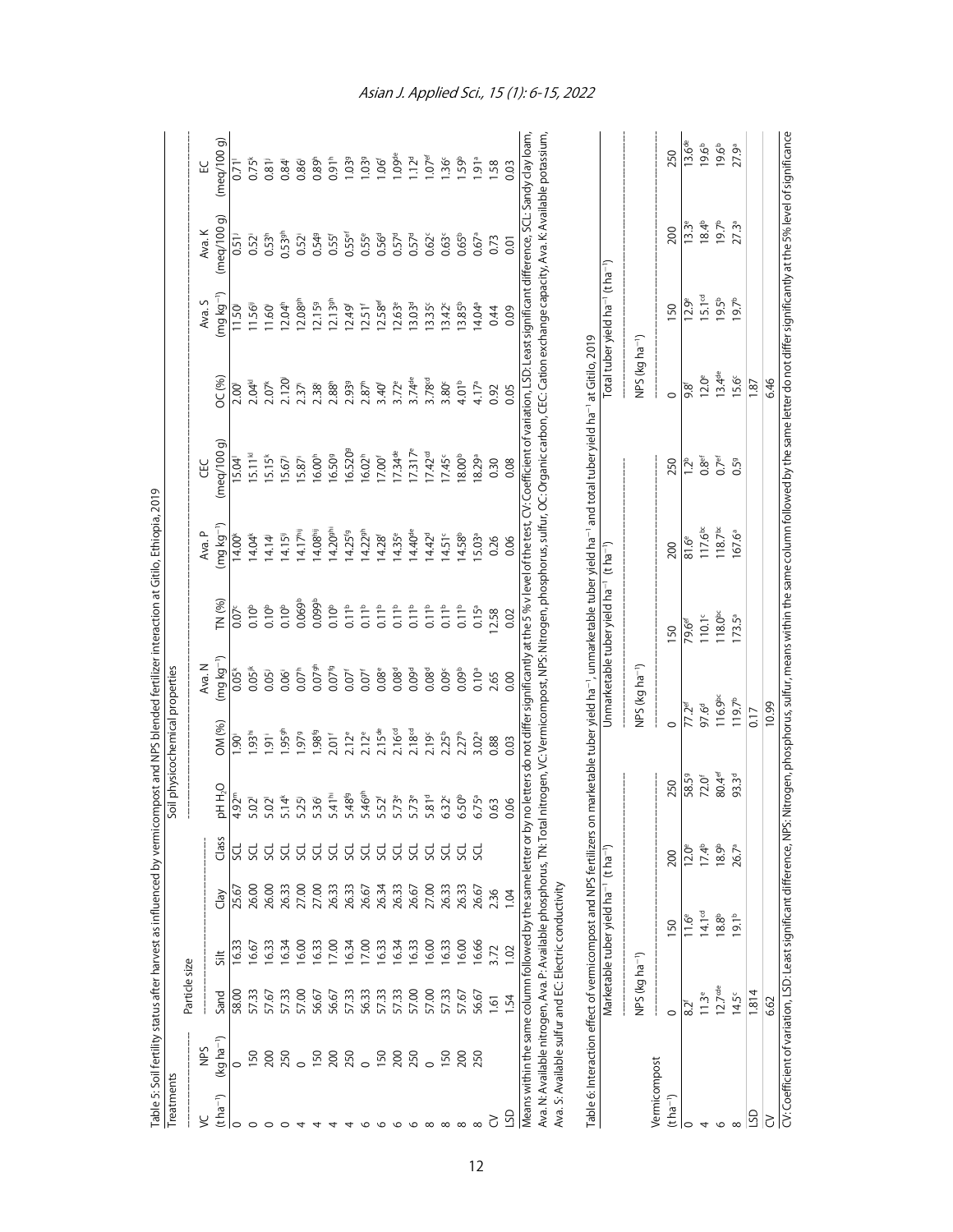

Fig. 1: Regression plot of the effect of vermicompost (VC) on the total tuber yield per plot (TTYP) of potato



Fig. 2: Regression plot of the effect of NPS rate on the total tuber yield per plot (TTYP) of potato

fertilizers significantly increased total tuber yield over the application of a full dose of inorganic NP fertilizers without FYM in vertisol in Ethiopia<sup>43</sup>. Another study indicated that manure application rates of  $<$ 2 Mg C ha<sup>-1</sup> can provide crop and soil benefits that appear to increase with multiple applications, while higher application rates provide stronger and more consistent effects on yields and especially soil biological properties related to nutrient cycling and organic matter dynamics<sup>44</sup>.

Regression analysis of vermicompost and NPS rate on total tuber yield per plot (TTYP) showed that there is a significant linear response of tuber yield at every increase in the level of both fertilizers in Fig. 1 and 2 and the regression equation for both factors can be derived as:

where, Y is tuber yield, VC is vermicompost and NPS is fertilizer. Thus, the result revealed a complementary effect of both fertilizers on improving tuber yield in potato though further investigation is required to what level the maximum yield could be achieved by further increases in both factor levels.

#### **CONCLUSION**

The incorporation of organic manure and inorganic fertilizer increased OC, CEC, available P and K and total N content of the soil and organic carbon, available P and available K were increased by 8.7, 14.9 and 13.0% over the initial status, respectively. The soil analysis further revealed that integrated use of various rates of VC and low rates of inorganic fertilizer is better than independent use of inorganic fertilizer. The organic carbon, soil pH, available P and K, CEC and exchangeable bases (Na, K, Ca and Mg) increased due to the application of organic manure. The extent of increase was however, higher when VC was applied in combination with inorganic fertilizer. As opposed to organic manure, the application of inorganic fertilizer had no significant effect on the nutrient content of the soil. The main effects of vermicompost and NPS fertilizer rate and their interaction was highly significant (p<0.01) for unmarketable, marketable yield and total potato tuber yield (t ha<sup>-1</sup>). Thus, the study suggests that combined application of 250 kg  $ha^{-1}$  blended NPS fertilizer and 8 t ha<sup>-1</sup> vermicompost has resulted from significantly maximum yield for marketable tuber yield  $(27.4 t$  ha<sup>-1</sup>) and total tuber yield  $(27.9 t$  ha<sup>-1</sup>). The regression analysis showed that there is a significant linear increase of tuber yield at every level increase of both fertilizers and ate complementing effect.

#### SIGNIFICANCE STATEMENT

This study discovers the synergistic effects of vermicompost and NPS fertilizers in increasing tuber yield of potato and soil fertility for more sustainable production. This study can be a background for researchers in exploring the appropriate rate suitable to their environment and crop to achieve maximum productivity.

#### ACKNOWLEDGMENT

The authors would like to thank Wollega University for their financial support and soil analysis.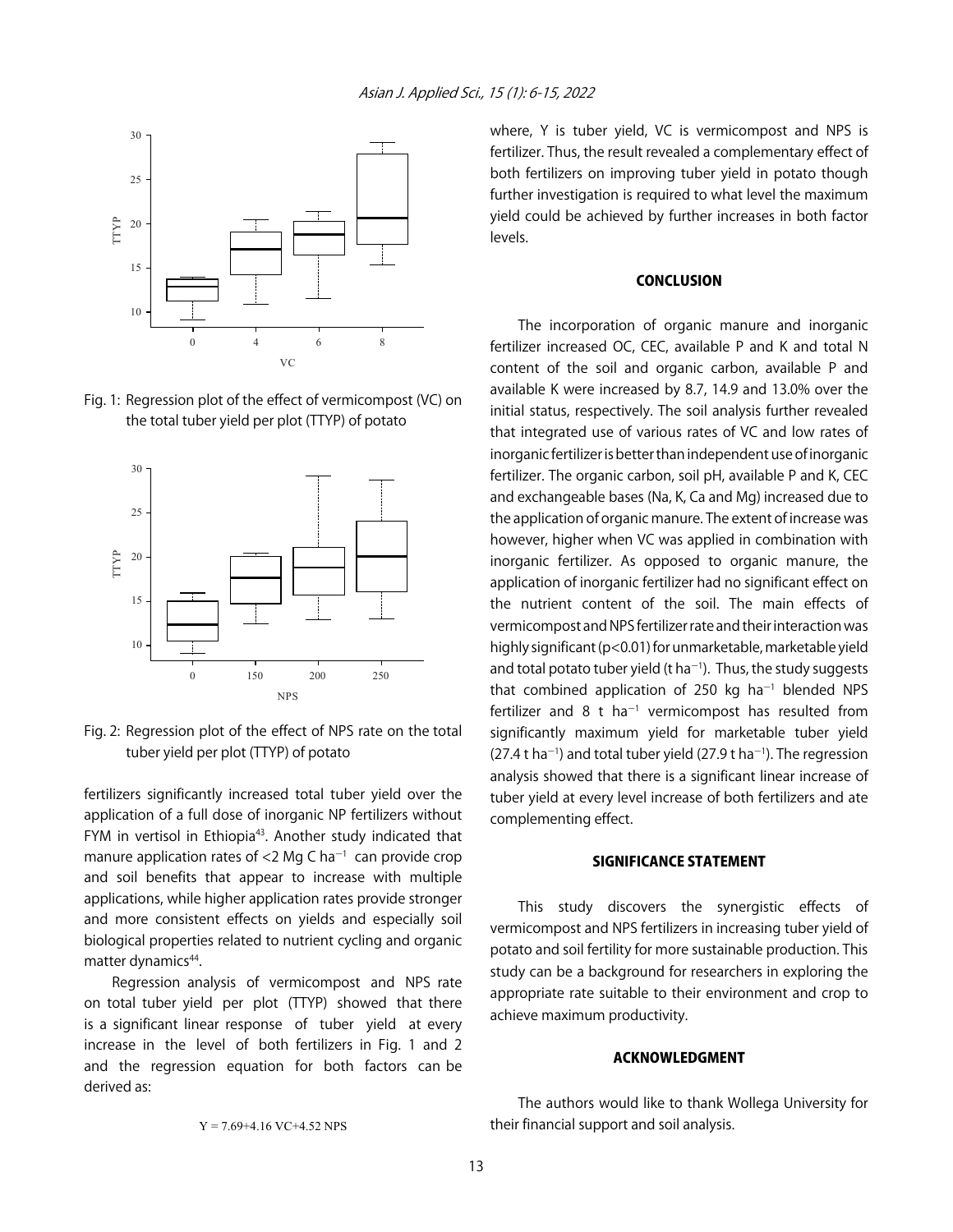#### **REFERENCES**

- 1. Zhang, H., F. Xu, Y. Wu, H.H. Hu and X.F. Dai, 2017. Progress of potato staple food research and industry development in China. J. Integr. Agric., 16: 2924-2932.
- 2. Belachew, T. and Y. Abera, 2010. Assessment of soil fertility status with depth in wheat growing highlands of Southeast Ethiopia. World J. Agric. Sci., 6: 525-531.
- 3. Tale, K.S. and S. Ingole, 2015. A review on role of physicochemical properties in soil quality. Chem. Sci. Rev. Lett., 4: 57-66.
- 4. White, P.J., R.E. Wheatley, J.P. Hammond and K. Zhang 2007. Minerals, Soils and Roots. In: Potato Biology and Biotechnology. Vreugdenhil, D., J. Bradshaw, C. Gebhardt, F. Govers, D.K.L. Mackerron, H.A. Ross and M.A. Taylor, Elsevier Netherlands Pages: 823.
- 5. EthioSIS, 2013. Soil analysis report. Agricultural Transformation Agency. http://www.ata.gov.et/programs/ highlighted-deliverables/ethiosis
- 6. Mitiku, M., M. Tolasa and M. Bekele, 2019. Effects of blended NPS fertilizer and composted cattle manure rates on potato (Solanum tuberosum L.) production: A review. Int. J. Agric. Agribusiness, 5: 118-129.
- 7. Singh, M., V.P. Singh and K.S. Reddy, 2001. Effect of integrated use of fertilizer nitrogen and farmyard manure or green manure on transformation of N, K and S and productivity of rice-wheat system on a vertisol. J. I ndian Soc. Soil Sci., 49: 430-435.
- 8. Pathma, J. and N. Sakthivel, 2012. Microbial diversity of vermicompost bacteria that exhibit useful agricultural traits and waste management potential. Springer Plus, Vol. 1. 10.1 186/2193-1801-1-26.
- 9. Mona, M.K., H.H. Darvishi and M. Javaheri, 2014. Evaluation agronomic traits of soybean affected by vermicompost and bacteria in sustainable agricultural system. Int. J. Biosci., 5: 406-413.
- 10. Mamia, A., A.K.M.R. Amin, T.S. Roy and G.M. Faruk, 2018. Influence of inorganic and organic fertilizers on growth and yield of soybean. Bangladesh Agron. J., 21: 77-81.
- 11. Biramo, G., 2018. The role of integrated nutrient management system for improving crop yield and enhancing soil fertility under small holder farmers in sub-saharan Africa: A review article. Mod. Concepts Dev. Agron., 2: 221-229.
- 12. CSA, 2019. Agricultural Sample Survey, 2018/19. Volume 1: Report On Area and Production of Major Crops (Private peasant holdings, Meher season), Statistical Bulletin 589, Addis Ababa, Pages: 54.
- 13. Bouyoucos, G.J., 1962. Hydrometer method improved for making particle size analyses of soils. Agron. J., 54: 464-465.
- 14. Dinnis, E.R., 1994. Book Review: Soil science: Methods & applications D. L. Rowell, Longman Scientific & Technical, Longman Group UK Ltd, Harlow, Essex, UK (co-published in the USA with John Wiley & Sons Inc. New York), ISBN: 0-592- 087848. J. Sci. Food Agric., 66: 573-574.
- 15. Walkley, A. and I.A. Black, 1934. An examination of the degtjareff method for determining soil organic matter and a proposed modification of the chromic acid titration method. Soil Sci., 37: 29-38.
- 16. Rathje, 1959. Jackson, M.L.: Soil chemical analysis. Verlag: Prentice Hall, Inc., Englewood Cliffs, NJ. 1958, 498 S. DM 39.40. J. Plant Nutr. Soil Sci., 85: 251-252.
- 17. Bray, R.H. and L.T. Kurtz, 1945. Determination of total, organic and available forms of phosphorus in soils. Soil Sci., 59: 39-46.
- 18. Taye, B., S. Sertsu, D.G. Tanner, V. Assen and T. Gebre et al., 2002. Optimizing fertilizer use in Ethiopia correlation of soil analysis with fertilizer response in Hetosa District, Arsi Zone. https://www.semanticscholar.org/paper/Optimizing-Fertilizer-Use-in-Ethiopia-Correlation-Bekele-Sertsu/07f60 6ba154785a3631b61d5d893e4c10723b638#paper-header
- 19. R Software, 2017. R Software version 3.4.0 (2017-04-21), the R Foundation for Statistical Computing Platform. https://cran.r-project.org/bin/windows/base/old/3.4.0/
- 20. Hazelton, P. and B. Murphy, 2007. Interpreting Soil Test Results: What do all the Numbers Mean? 2nd Edn., CSIRO Publishing, Australia, ISBN-13: 9780643092259, Pages: 152.
- 21. FAO, 2006. Plant nutrition for food security: A guide for integrated nutrient management. FAO Fertilizer and Plant Nutrition Bulletin 16, Food and Agriculture Organisation of the United Nations, Rome, Italy, pp: 1-366.
- 22. Tekalign, T., I. Hague and E.A. Aduayi, 1991. Soil, plant, water, fertilizer, animal manure and compost analysis manual. Plant Science Division (PDS), Working Document No. B13, International Livestock Center for Africa (ILCA), Addis Ababa, Ethiopia.
- 23. Zbíral, J., M. Smatanová and P. Němec, 2018. Sulphur status in agricultural soils determined using the mehlich 3 method. Plant Soil Environ., 64: 255-259.
- 24. Cottenie, I., 1980. Soil and plant testing as a basis for fertilizer recommendation. FAO soils bulletin No. 38/1, FAO, Rome, Italy. http://www.fao.org/3/ar118e/ar118e.pdf
- 25. Lawlor, D.W., 2004. Mengel, K. and Kirkby, E. A. principles of plant nutrition. Ann. Bot., 93: 479-480.
- 26. Sikora, F.J., J.P. Copeland, G.L. Mullins and J.M. Bartos, 1991. Phosphorus dissolution kinetics and bioavailability of waterinsoluble fractions from monoammonium phosphate fertilizers. Soil Sci. Soc. Am. J., Vol. 55. 10.2136/sssaj1991.036 15995005500020010x.
- 27. Fageria, V.D., 2001. Nutrient interactions in crop plants. J. Plant Nutr., 24: 1269-1290.